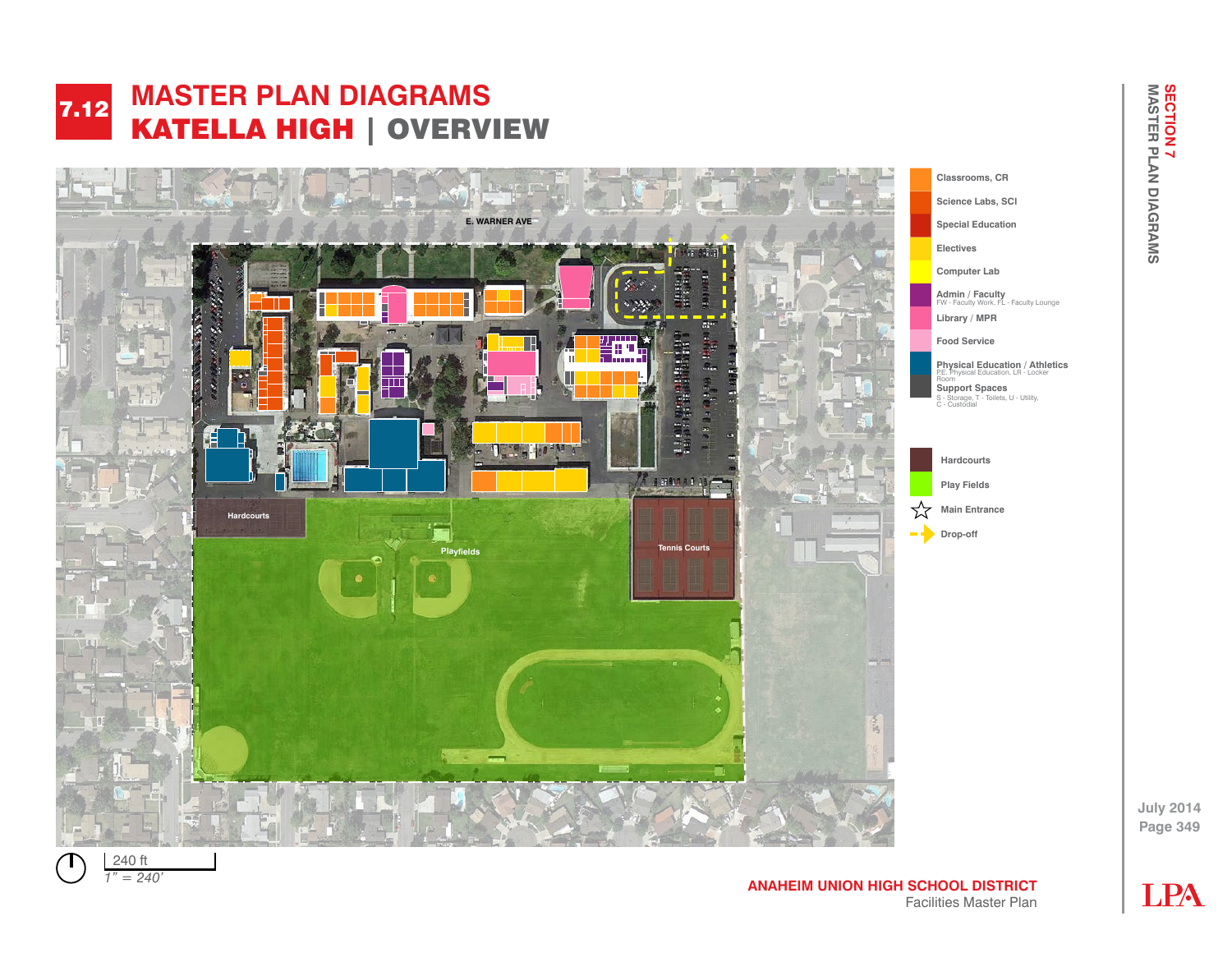

#### **MASTER PLAN DIAGRAMS**  KATELLA HIGH | EXISTING 7.12 **FACILITY AND INCOMENTAL MANUSCRIPTION** KATELA HSHI |

Anaheim Unified High School District began a long range Facilities Master Plan in October 2013. Over the last 7 months, the District has engaged<br>school site staff, teachers, principals, community members and leadership in This existing site map represents the uses identified in the needs assessment study, completed in February 2014. Additional input was incorporated into the plan based on LPA's site walks and Site Committee meetings in November - December 2014, where there was a review of each schools site committee questionnaire responses and initial planning opportunities were identified. Anaheim United High School District began a long range Facilities Master Plan in October 2013. Over the last 7

Facility Master Planning is, by its nature, a broad endeavor. The Facilities Master Plan (FMP) developed is a "living" document and also a strategic planning tool that will identify short-term and long-term facility goals for the District. planning tool that will identify short-term and long-te



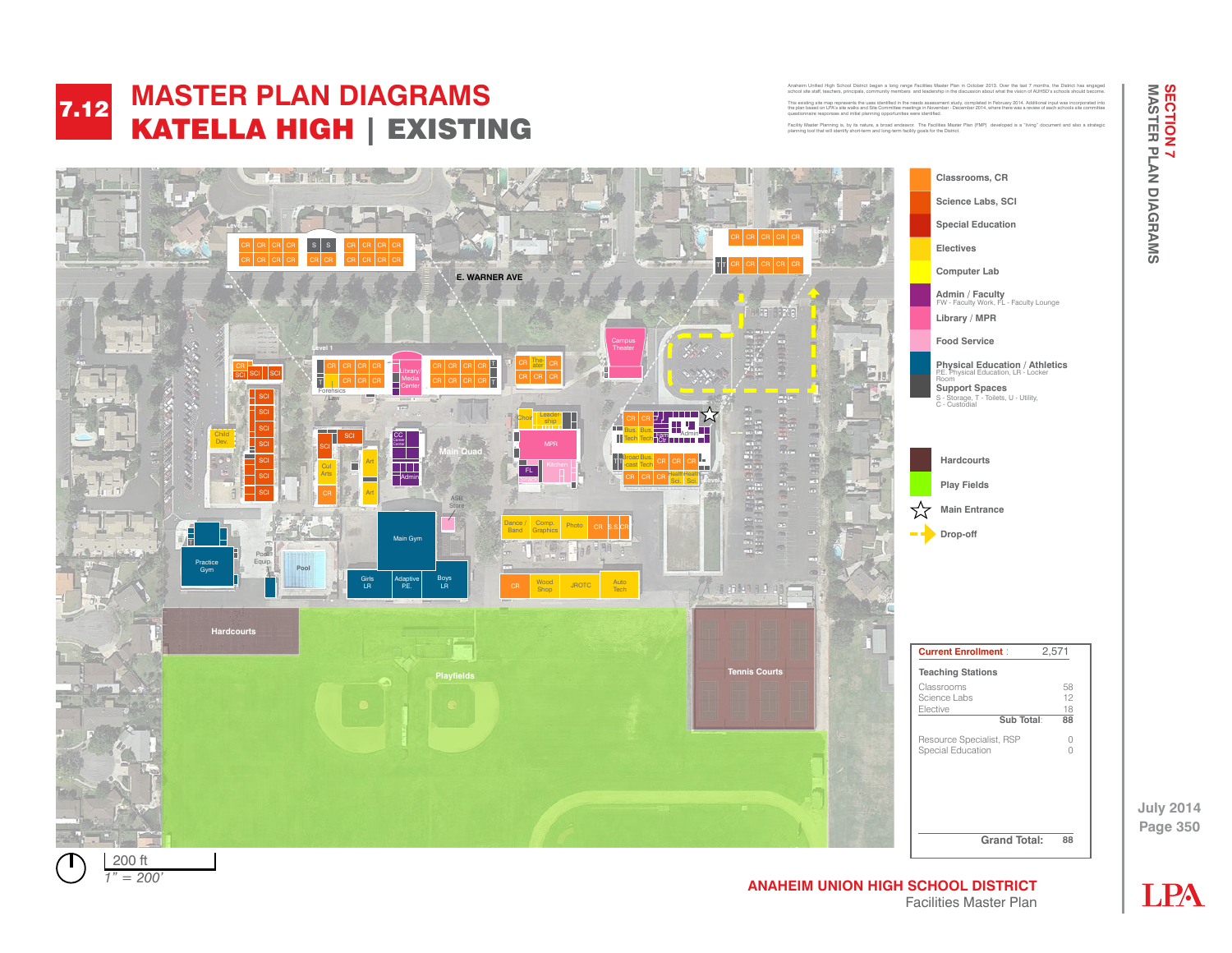#### **FACILITY AND INCOMENTAL MANUSCRIPTION** KATELLA MUIT | PROPOSED SYEMALE **MASTER PLAN DIAGRAMS**  KATELLA HIGH | PROPOSED OVERALL + CIRCULATION 7.12





**Page 351**

**July 2014**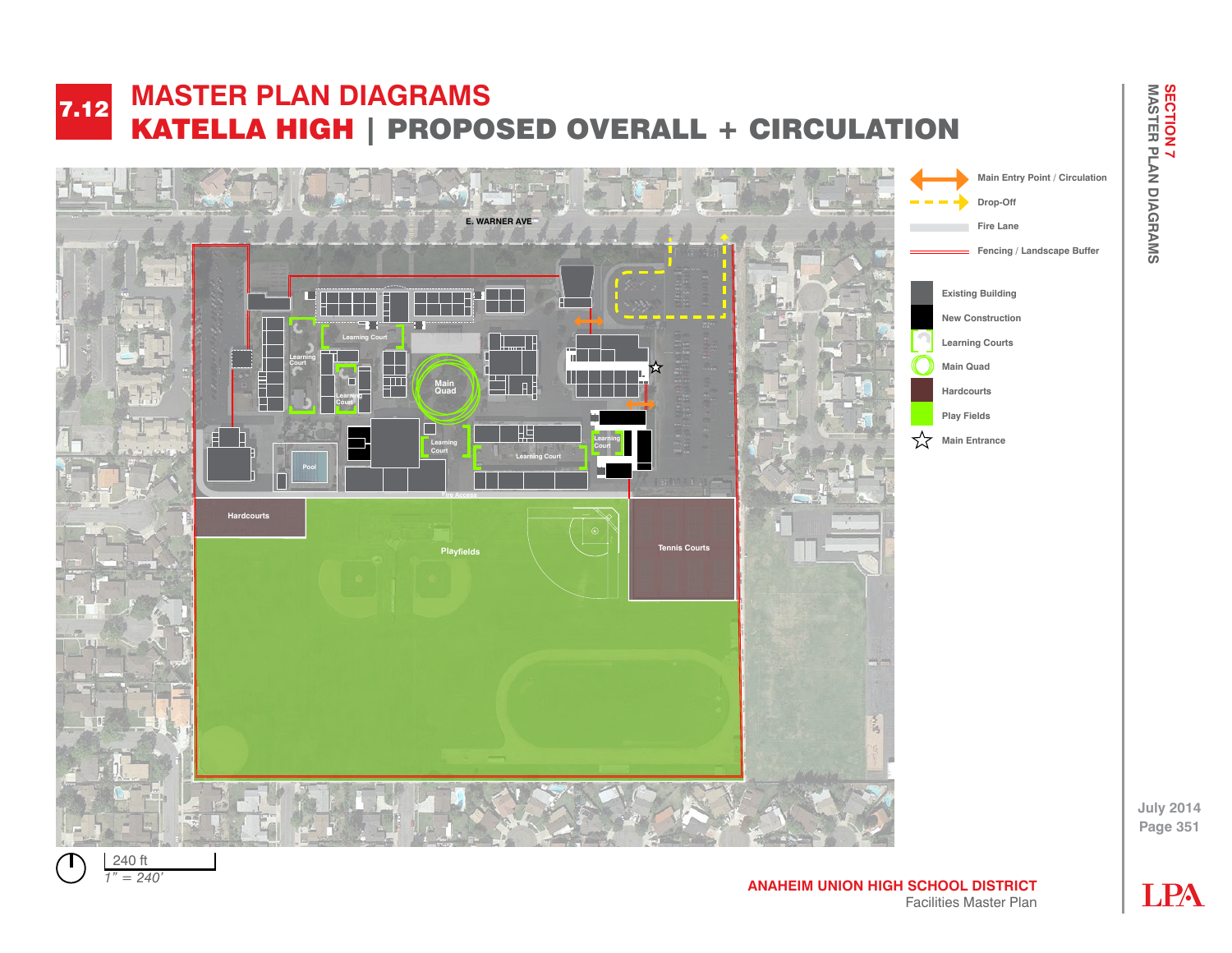

*1" = 50' 1" = 200'*

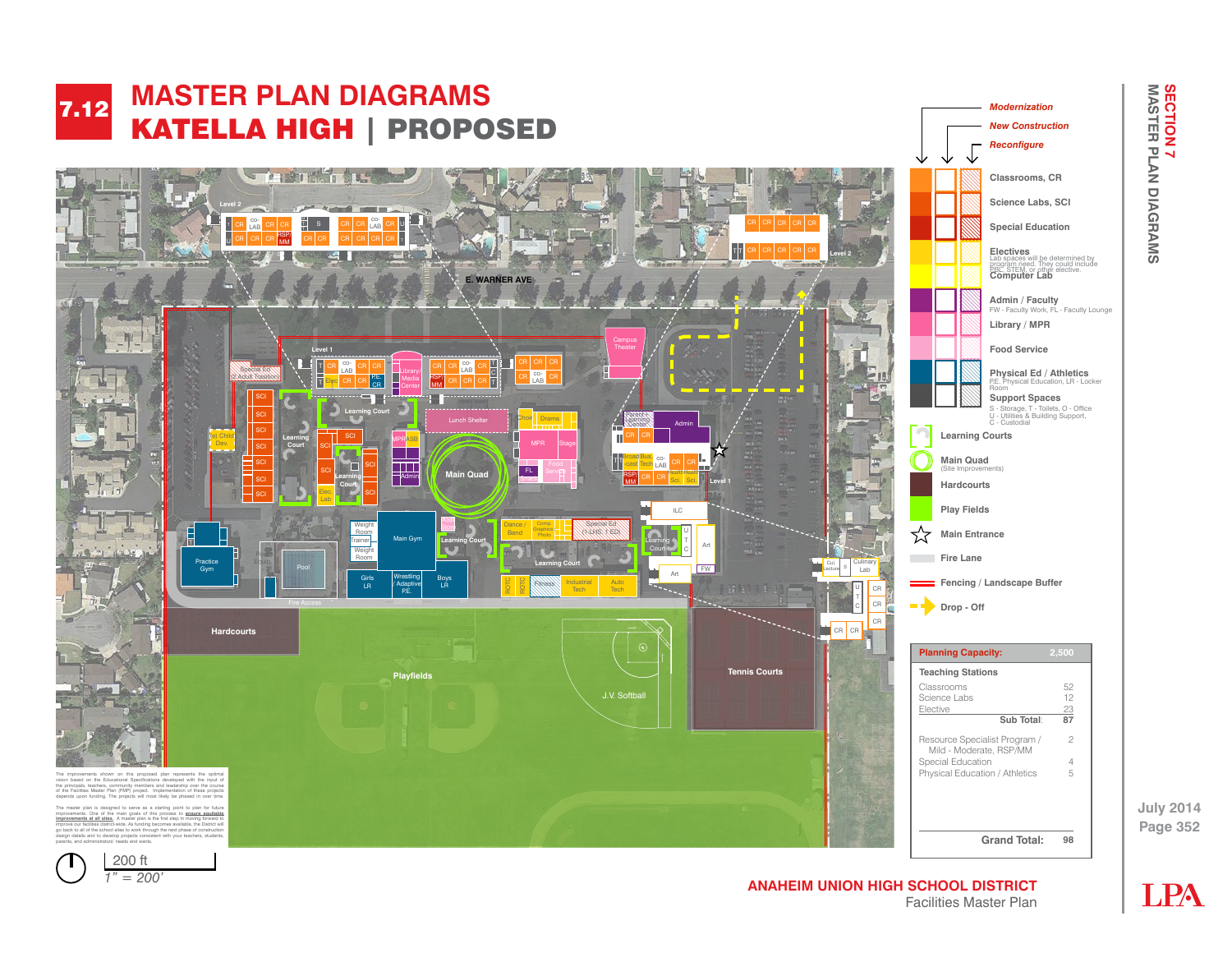

Facilities Master Plan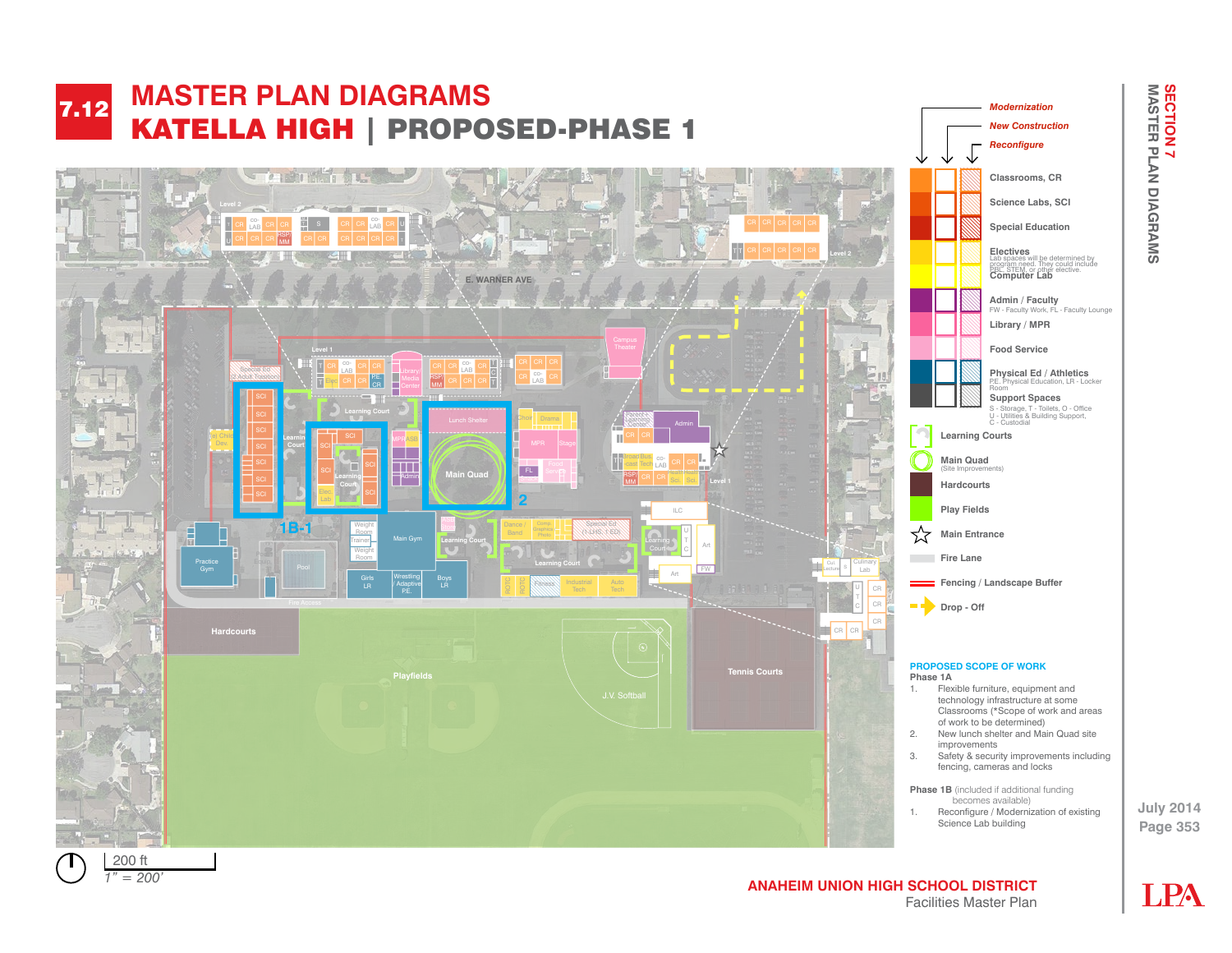## **MASTER PLAN DIAGRAMS**  KATELLA HIGH | PROGRAM 7.12

**Katella High School ANAHEIM UNION HIGH SCHOOL DISTRICT**

2500 Student Program

**New Construction Statistical Summary**

2500 Student Master Plan Capacity (District Loading @ 27 Students/Teaching Station = 93 TS) 625 Students/Grade (Grades 9-12) 125 Students/Period = (4) Teaching Stations (6 Period Day, 32 Students/TS)

**Academic Core** 

|                                          | State/Local | Regular   | Regular | <b>State</b> | <b>AUHSD</b> | Square        |
|------------------------------------------|-------------|-----------|---------|--------------|--------------|---------------|
|                                          | Capacity    | Classroom | Lab     | Loading      | Loading      | Footage       |
| Core Academic + Foreign Language         | 27/32       | 5         |         | 135          | 160          | 8.598         |
| Science                                  | 27/32       |           | 0       |              | 0            |               |
| Performing Arts                          | 27/32       |           | 0       |              | $\Omega$     |               |
| Multi-Media Arts                         | 27/32       | C         | 2       | 54           | 64           | 5.586         |
| Business/Design/Engineering              | 27/32       |           | 0       |              | 0            |               |
| <b>Transportation/Alternative Energy</b> | 27/32       |           | 0       |              | O            |               |
| Industrial Technology                    | 27/32       |           |         |              | 0            |               |
| <b>Hospitality Tourism Recreation</b>    | 27/32       |           |         | 27           | 32           | 4.469         |
| <b>Specialized Electives</b>             | 27/32       |           |         |              | 0            |               |
| <b>Physical Education</b>                | 27/0        |           | O       |              | O            | 8.732         |
| ASB + Career Center                      | 27/0        |           |         |              | 0            | (In SF Below) |
| <b>Total - Academic Core</b>             |             | 6         | 3       | 216          | 256          | 27.386        |

| <b>RSP</b>        | 0/20<br>13/20  | ۰ | 39           | 84 | (Ir<br>$\sim$ $\sim$<br>Below<br>S۳ |
|-------------------|----------------|---|--------------|----|-------------------------------------|
| Special Ed<br>Mod | 10/15<br>19719 | ۰ | $\sim$<br>ు∠ | 60 | 090                                 |
|                   |                |   |              |    |                                     |





**Grand Total - Gross SF: 51,798**

#### **Katella High School ANAHEIM UNION HIGH SCHOOL DISTRICT**





**Base Program - Academic Core** 



16 English + 12 History + 8 Foreign Language + 16 Math + 3 RSP = 55 Standard Teaching Stations

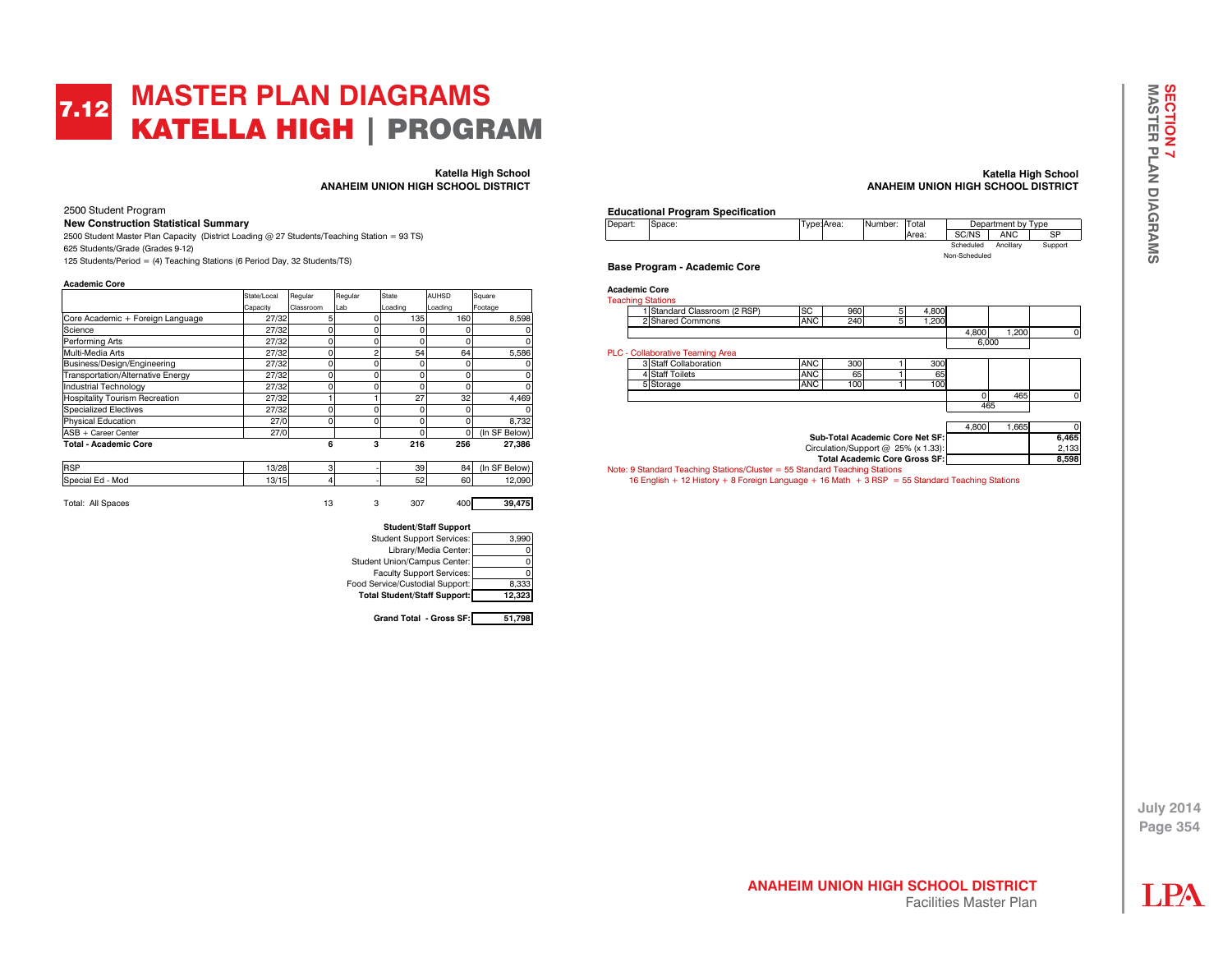## **MASTER PLAN DIAGRAMS**  KATELLA HIGH | PROGRAM 7.12

|               | <b>Educational Program Specification</b>         |            |                                          |                |       |                              |                    |           |  |
|---------------|--------------------------------------------------|------------|------------------------------------------|----------------|-------|------------------------------|--------------------|-----------|--|
| Depart:       | Space:                                           |            | Type: Area:                              | Number:        | Total |                              | Department by Type |           |  |
|               |                                                  |            |                                          |                | Area: | SC/NS                        | <b>ANC</b>         | <b>SP</b> |  |
|               |                                                  |            |                                          |                |       | Scheduled                    | Ancillary          | Support   |  |
|               |                                                  |            |                                          |                |       | Non-Scheduled                |                    |           |  |
| <b>RSP/MM</b> | <b>Special Education - Mod</b>                   |            |                                          |                |       |                              |                    |           |  |
|               | 8 Classroom                                      | SC         | 960                                      | $\mathbf{3}$   | 2.880 |                              |                    |           |  |
|               |                                                  |            |                                          |                |       | 2.880                        |                    | $\Omega$  |  |
|               |                                                  |            |                                          |                |       |                              | 2.880              |           |  |
|               | Special Education - LHS, SH, Autism              |            |                                          |                |       |                              |                    |           |  |
|               | $9$ MM, DHH, VI, OH, O+M                         | SC         | 0                                        | 0              |       | 0 Mainstream/Learning Center |                    |           |  |
|               | 10 LHS.SH.Autism Classroom                       | SC         | 960                                      | 1              | 960   |                              |                    |           |  |
|               | 11 Toilets/Hygiene                               | <b>ANC</b> | 270                                      | $\mathbf{1}$   | 270   |                              |                    |           |  |
|               | 12 Sensory                                       | <b>ANC</b> | 250                                      | $\overline{2}$ |       | 500 Additional Room          |                    |           |  |
|               | 13 Living Skills                                 | <b>ANC</b> | 320                                      | 1              | 320   |                              |                    |           |  |
|               | 14 Laundry                                       | <b>ANC</b> | 100                                      | 1              | 100   |                              |                    |           |  |
|               | 15 Conference                                    | <b>ANC</b> | 120                                      | 1              | 120   |                              |                    |           |  |
|               |                                                  |            |                                          |                |       | 960                          | 1.310              | $\Omega$  |  |
|               |                                                  |            |                                          |                |       |                              | 2.270              |           |  |
|               | <b>Special Education - Adult Transition</b>      |            |                                          |                |       |                              |                    |           |  |
|               | 19 AT Classroom                                  | SC         | 960                                      | $\overline{c}$ | 1,920 |                              |                    |           |  |
|               | 20 Toilets/Hygiene                               | <b>ANC</b> | 270                                      | $\mathbf{1}$   | 270   |                              |                    |           |  |
|               | 21 Focus                                         | <b>ANC</b> | 250                                      | 1              | 250   |                              |                    |           |  |
|               | 22 Living Skills                                 | <b>ANC</b> | 320                                      | 1              | 320   |                              |                    |           |  |
|               | 23 Conference                                    | <b>ANC</b> | 120                                      | 1              | 120   |                              |                    |           |  |
|               |                                                  |            |                                          |                |       | 1,920                        | 960                | $\Omega$  |  |
|               |                                                  |            |                                          |                |       |                              | 2.880              |           |  |
|               | <b>Special Education - ED</b><br>24 ED Classroom | SC         | 960                                      |                | 960   |                              |                    |           |  |
|               | 25 Focus                                         | <b>ANC</b> | 100                                      | 1<br>1         | 100   |                              |                    |           |  |
|               |                                                  |            |                                          |                |       | 960                          | 100                | $\Omega$  |  |
|               |                                                  |            |                                          |                |       |                              | 1,060              |           |  |
|               |                                                  |            |                                          |                |       |                              |                    |           |  |
|               |                                                  |            |                                          |                |       | 6,720                        | 2,370              | 0         |  |
|               |                                                  |            | Sub-Total Special Education Net SF:      |                |       |                              |                    | 9.090     |  |
|               |                                                  |            | Circulation/Support @ 25% (x 1.33):      |                |       |                              |                    | 3,000     |  |
|               |                                                  |            | <b>Total Special Education Gross SF:</b> |                |       |                              |                    | 12,090    |  |

#### **Electives**

CTE Programs: Media Production Arts, Res/Com Construction, Business Management, Child Development Culinary, Army/ROP, Systems Diagnostics + Service/ROP

#### **Katella High School ANAHEIM UNION HIGH SCHOOL DISTRICT**



#### Cul

| linarv |                     |            |       |  |                        |       |     |       |
|--------|---------------------|------------|-------|--|------------------------|-------|-----|-------|
|        | 95 Culinary Lab     | <b>SC</b>  | 2,000 |  | 2,000                  |       |     |       |
|        | 96 Culinary Lecture | <b>SC</b>  | 960   |  | 960                    |       |     |       |
|        | 96 Storage          | <b>ANC</b> | 200   |  | 400                    |       |     |       |
|        |                     |            |       |  |                        | 2,960 | 400 |       |
|        |                     |            |       |  |                        |       |     |       |
|        |                     |            |       |  |                        |       |     |       |
|        |                     |            |       |  |                        | 2,960 | 400 |       |
|        |                     |            |       |  | Culinary Classrooms: I |       |     | 3.360 |

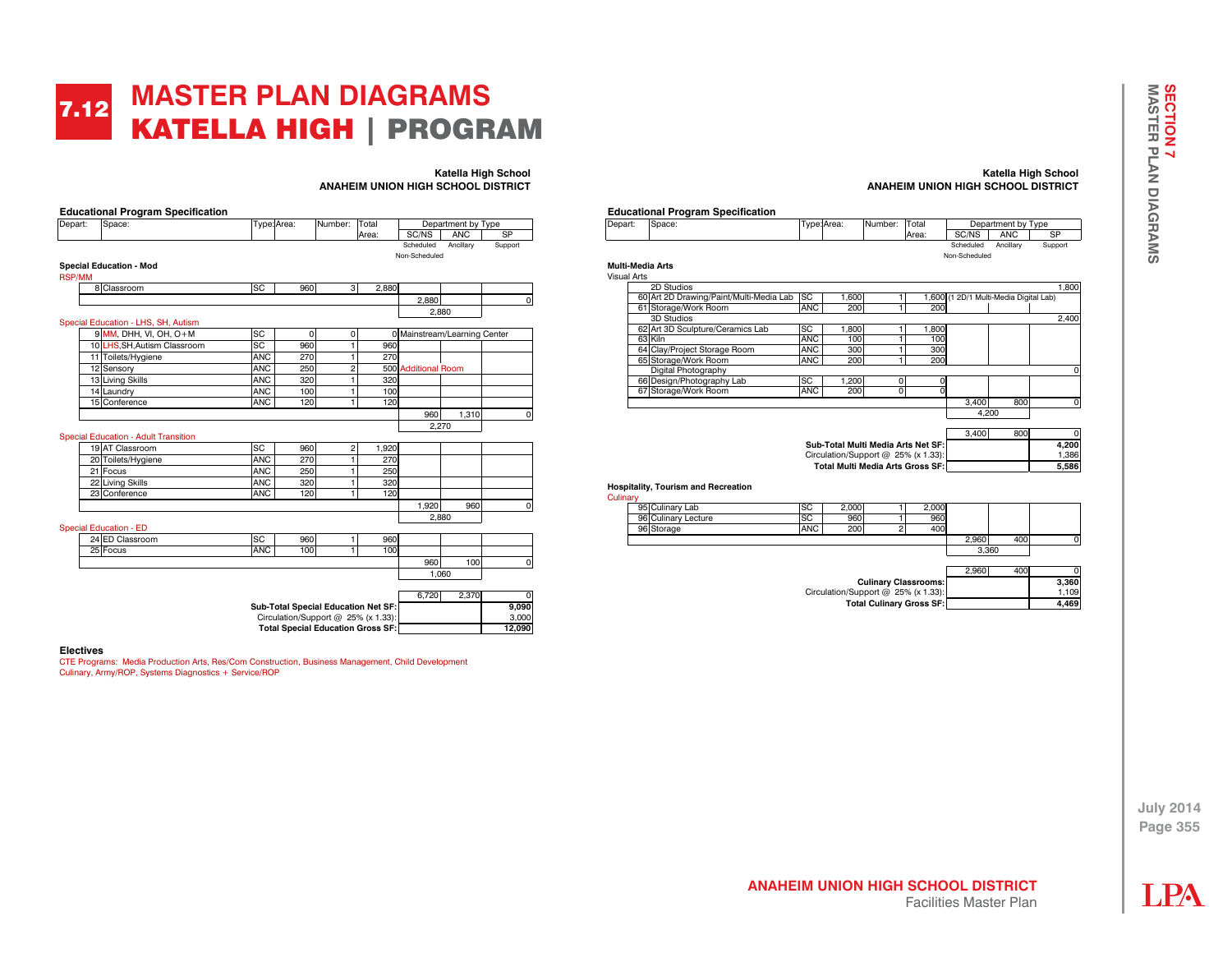## **MASTER PLAN DIAGRAMS**  KATELLA HIGH | PROGRAM 7.12

| <b>SP</b><br><b>ANC</b><br>SC/NS<br>Area:<br>Scheduled<br>Ancillarv<br>Non-Scheduled<br><b>Physical Education</b><br>Gymnasium<br><b>NS</b><br>95 Auxillary Gymnasium<br>9.000<br>0<br>0<br>96 Lobby/Hall of Fame<br><b>ANC</b><br>1.000<br>0<br>0<br><b>ANC</b><br>97 Concessions<br>0<br>200<br>0<br><b>ANC</b><br>0<br>98 Ticket Booth<br>75<br>0<br><b>ANC</b><br>99 Gym Storage<br>0<br>200<br>$\Omega$<br>100 Boys/Girls Locker/Shower Room<br><b>ANC</b><br>0<br>2,400<br>0<br><b>ANC</b><br>101 Bovs/Girls Toilet<br>250<br>0<br>$\Omega$<br>102 Boys/Girls Equipment Storage<br><b>ANC</b><br>200<br>0<br>O<br>103 Boys/Girls PE Staff Office/Locker<br><b>ANC</b><br>$\overline{0}$<br>600<br>0 (Includes T/Sh/Changing Area)<br>104 Coaches Meeting/Video Room<br><b>ANC</b><br>0<br>400<br>105 Off-Site Coaches Room<br><b>ANC</b><br>0<br>400<br>O<br><b>ANC</b><br>106 Training/Treatment Room<br>900<br>900<br>1<br><b>ANC</b><br>107 Boys/Girls JV Locker Room<br>0<br>600<br>O<br>108 Boys/Girls Varsity Locker Room<br><b>ANC</b><br>0<br>900<br>$\Omega$<br>109 Uniform Storage<br><b>ANC</b><br>0<br>1.000<br>$\Omega$<br><b>ANC</b><br>$\overline{0}$<br>110 Athletic Equipment Storage<br>1.000<br>$\Omega$ | Depart: | Space:          |           | Type: Area: | Number: | Total |          | Department by Type |         |
|-----------------------------------------------------------------------------------------------------------------------------------------------------------------------------------------------------------------------------------------------------------------------------------------------------------------------------------------------------------------------------------------------------------------------------------------------------------------------------------------------------------------------------------------------------------------------------------------------------------------------------------------------------------------------------------------------------------------------------------------------------------------------------------------------------------------------------------------------------------------------------------------------------------------------------------------------------------------------------------------------------------------------------------------------------------------------------------------------------------------------------------------------------------------------------------------------------------------------------------|---------|-----------------|-----------|-------------|---------|-------|----------|--------------------|---------|
|                                                                                                                                                                                                                                                                                                                                                                                                                                                                                                                                                                                                                                                                                                                                                                                                                                                                                                                                                                                                                                                                                                                                                                                                                                   |         |                 |           |             |         |       |          |                    |         |
|                                                                                                                                                                                                                                                                                                                                                                                                                                                                                                                                                                                                                                                                                                                                                                                                                                                                                                                                                                                                                                                                                                                                                                                                                                   |         |                 |           |             |         |       |          |                    | Support |
|                                                                                                                                                                                                                                                                                                                                                                                                                                                                                                                                                                                                                                                                                                                                                                                                                                                                                                                                                                                                                                                                                                                                                                                                                                   |         |                 |           |             |         |       |          |                    |         |
|                                                                                                                                                                                                                                                                                                                                                                                                                                                                                                                                                                                                                                                                                                                                                                                                                                                                                                                                                                                                                                                                                                                                                                                                                                   |         |                 |           |             |         |       |          |                    |         |
|                                                                                                                                                                                                                                                                                                                                                                                                                                                                                                                                                                                                                                                                                                                                                                                                                                                                                                                                                                                                                                                                                                                                                                                                                                   |         |                 |           |             |         |       |          |                    |         |
|                                                                                                                                                                                                                                                                                                                                                                                                                                                                                                                                                                                                                                                                                                                                                                                                                                                                                                                                                                                                                                                                                                                                                                                                                                   |         |                 |           |             |         |       |          |                    |         |
|                                                                                                                                                                                                                                                                                                                                                                                                                                                                                                                                                                                                                                                                                                                                                                                                                                                                                                                                                                                                                                                                                                                                                                                                                                   |         |                 |           |             |         |       |          |                    |         |
|                                                                                                                                                                                                                                                                                                                                                                                                                                                                                                                                                                                                                                                                                                                                                                                                                                                                                                                                                                                                                                                                                                                                                                                                                                   |         |                 |           |             |         |       |          |                    |         |
|                                                                                                                                                                                                                                                                                                                                                                                                                                                                                                                                                                                                                                                                                                                                                                                                                                                                                                                                                                                                                                                                                                                                                                                                                                   |         |                 |           |             |         |       |          |                    |         |
|                                                                                                                                                                                                                                                                                                                                                                                                                                                                                                                                                                                                                                                                                                                                                                                                                                                                                                                                                                                                                                                                                                                                                                                                                                   |         |                 |           |             |         |       |          |                    |         |
|                                                                                                                                                                                                                                                                                                                                                                                                                                                                                                                                                                                                                                                                                                                                                                                                                                                                                                                                                                                                                                                                                                                                                                                                                                   |         |                 |           |             |         |       |          |                    |         |
|                                                                                                                                                                                                                                                                                                                                                                                                                                                                                                                                                                                                                                                                                                                                                                                                                                                                                                                                                                                                                                                                                                                                                                                                                                   |         |                 |           |             |         |       |          |                    |         |
|                                                                                                                                                                                                                                                                                                                                                                                                                                                                                                                                                                                                                                                                                                                                                                                                                                                                                                                                                                                                                                                                                                                                                                                                                                   |         |                 |           |             |         |       |          |                    |         |
|                                                                                                                                                                                                                                                                                                                                                                                                                                                                                                                                                                                                                                                                                                                                                                                                                                                                                                                                                                                                                                                                                                                                                                                                                                   |         |                 |           |             |         |       |          |                    |         |
|                                                                                                                                                                                                                                                                                                                                                                                                                                                                                                                                                                                                                                                                                                                                                                                                                                                                                                                                                                                                                                                                                                                                                                                                                                   |         |                 |           |             |         |       |          |                    |         |
|                                                                                                                                                                                                                                                                                                                                                                                                                                                                                                                                                                                                                                                                                                                                                                                                                                                                                                                                                                                                                                                                                                                                                                                                                                   |         |                 |           |             |         |       |          |                    |         |
|                                                                                                                                                                                                                                                                                                                                                                                                                                                                                                                                                                                                                                                                                                                                                                                                                                                                                                                                                                                                                                                                                                                                                                                                                                   |         |                 |           |             |         |       |          |                    |         |
|                                                                                                                                                                                                                                                                                                                                                                                                                                                                                                                                                                                                                                                                                                                                                                                                                                                                                                                                                                                                                                                                                                                                                                                                                                   |         |                 |           |             |         |       |          |                    |         |
|                                                                                                                                                                                                                                                                                                                                                                                                                                                                                                                                                                                                                                                                                                                                                                                                                                                                                                                                                                                                                                                                                                                                                                                                                                   |         |                 |           |             |         |       |          |                    |         |
|                                                                                                                                                                                                                                                                                                                                                                                                                                                                                                                                                                                                                                                                                                                                                                                                                                                                                                                                                                                                                                                                                                                                                                                                                                   |         |                 |           |             |         |       |          |                    |         |
|                                                                                                                                                                                                                                                                                                                                                                                                                                                                                                                                                                                                                                                                                                                                                                                                                                                                                                                                                                                                                                                                                                                                                                                                                                   |         |                 |           |             |         |       |          |                    |         |
|                                                                                                                                                                                                                                                                                                                                                                                                                                                                                                                                                                                                                                                                                                                                                                                                                                                                                                                                                                                                                                                                                                                                                                                                                                   |         |                 |           |             |         |       | $\Omega$ | 900                |         |
|                                                                                                                                                                                                                                                                                                                                                                                                                                                                                                                                                                                                                                                                                                                                                                                                                                                                                                                                                                                                                                                                                                                                                                                                                                   |         |                 |           |             |         |       |          |                    |         |
| <b>Athletic Teaching Stations</b>                                                                                                                                                                                                                                                                                                                                                                                                                                                                                                                                                                                                                                                                                                                                                                                                                                                                                                                                                                                                                                                                                                                                                                                                 |         | 111 Weight Room | <b>NS</b> | 1,800       | 2       | 3,600 |          |                    |         |

|  | <b>Athletic Teaching Stations</b> |  |
|--|-----------------------------------|--|
|  | 111 Weight Room                   |  |

F

|                       |            |        |       |       | 6.960                       |  |
|-----------------------|------------|--------|-------|-------|-----------------------------|--|
|                       |            |        |       | 6.960 |                             |  |
| 115 Wrestling Storage | <b>ANC</b> | 200    |       |       |                             |  |
| 114 Wrestling Room    | <b>NS</b>  | 1.800  |       |       | 0 (Space for 40' x 40' Mat) |  |
| 113 Health Classroom  | <b>NS</b>  | 960    | 960   |       |                             |  |
| 112 Fitness Room      | <b>NS</b>  | 2.400  | 2.400 |       |                             |  |
| 111 I Weight Room     | INS        | 1.8001 | 3.600 |       |                             |  |

|                                           | 6.960 | 900 <b>1</b> |       |
|-------------------------------------------|-------|--------------|-------|
| Sub-Total Physical Education Net SF:      |       |              | 7.860 |
| Circulation/Support $@$ 10% (x 1.111):    |       |              | 872   |
| <b>Total Physical Education Gross SF:</b> |       |              | 8.732 |

**Katella High School**

#### **Katella High School ANAHEIM UNION HIGH SCHOOL DISTRICT**



| Number: Total |       |           | Department by Type |         |  |  |  |  |
|---------------|-------|-----------|--------------------|---------|--|--|--|--|
|               | Area: | SC/NS     | <b>ANC</b>         | SP      |  |  |  |  |
|               |       | Scheduled | Ancillary          | Support |  |  |  |  |
| Non-Scheduled |       |           |                    |         |  |  |  |  |

**Base Program - Student/Staff Support Services**

| 99 ILC Classroom                                  | <b>NS</b>              | 960                                        | 1              | 960            |                       |          |       |
|---------------------------------------------------|------------------------|--------------------------------------------|----------------|----------------|-----------------------|----------|-------|
| 100 Workstations                                  | SP                     | 75                                         | 6              | 450            |                       |          |       |
| 101 Collaborative Work Area                       | <b>SP</b>              | 960                                        | $\mathbf{1}$   | 960            |                       |          |       |
| 102 Conference                                    | <b>SP</b>              | 200                                        | $\mathbf{1}$   | 200            |                       |          |       |
| 103 Independent Work Area                         | S <sub>P</sub>         | 330                                        | $\mathbf{1}$   | 330            |                       |          |       |
| 104 Storage                                       | SP                     | 100                                        | 1              | 100            |                       |          |       |
|                                                   |                        |                                            |                |                |                       |          | 3,000 |
|                                                   |                        |                                            |                |                | 0                     |          |       |
|                                                   |                        |                                            |                |                | $\mathbf 0$           | $\Omega$ | 3.000 |
|                                                   |                        | Sub-Total Student Support Services Net SF: |                |                |                       |          | 3,000 |
|                                                   |                        | Circulation/Support @ 25% (x 1.33):        |                |                |                       |          | 990   |
|                                                   |                        | Total Student Support Services Gross SF:   |                |                |                       |          | 3.990 |
|                                                   |                        |                                            |                |                |                       |          |       |
| <b>Nutrition Services</b>                         |                        |                                            |                |                |                       |          |       |
| <b>Food Service/Student Dining</b>                |                        |                                            |                |                |                       |          |       |
| 133 Kitchen/Food Prep                             | <b>SP</b>              | 2.350                                      | 0              | 0              |                       |          |       |
| 134 Dry Storage                                   | SP                     | 250                                        | 0              | $\overline{0}$ |                       |          |       |
| 135 Walk-In Refrigerator/Freezer                  | <b>SP</b>              | 125                                        | 0              | $\overline{0}$ |                       |          |       |
| 136 Serving Line                                  | $\overline{\text{SP}}$ | 800                                        | 0              | 0              |                       |          |       |
| 137 Serving Windows                               | <b>SP</b>              | 150                                        | 0              | 0              |                       |          |       |
| 138 Changing Room/Toilet                          | SP                     | 95                                         | 0              | $\Omega$       |                       |          |       |
| 139 Food Service Director Office w/Safe           | <b>SP</b>              | 150                                        | 0              |                | 0 (2 Workstations)    |          |       |
| 140 Recieving Area                                | <b>SP</b>              | 100                                        | $\overline{0}$ | $\Omega$       |                       |          |       |
| 141 Lunch Shelter                                 | <b>SP</b>              | 7,500                                      | 1              |                | 7,500 (1000 Students) |          |       |
|                                                   |                        |                                            |                |                | $\Omega$              | 0        | 7,500 |
|                                                   |                        |                                            |                |                | 0                     |          |       |
| <b>Custodial Services</b><br>142 Custodian Office | <b>SP</b>              |                                            |                |                |                       |          |       |
|                                                   | <b>SP</b>              | 100                                        | 0              | 0              |                       |          |       |
| 143 Custodian/Maintenance Workroom                |                        | 300                                        | 0              | 0              |                       |          |       |
| 144 Supply/Grounds Storage                        | <b>SP</b><br><b>SP</b> | 400                                        | 0              | $\Omega$       |                       |          |       |
| 145 Golf Cart Garage/Storage                      |                        | 500                                        | 0              |                | 0 (4 Golf Carts)      |          |       |
|                                                   |                        |                                            |                |                | $\Omega$              | 0        | 0     |
|                                                   |                        |                                            |                |                | $\Omega$              |          |       |
|                                                   |                        |                                            |                |                | <sub>0</sub>          | $\Omega$ | 7.500 |
|                                                   |                        | Sub-Total Food Service/Custodial Net SF:   |                |                |                       |          | 7.500 |
|                                                   |                        |                                            |                |                |                       |          |       |
|                                                   |                        | Circulation/Support @ 10% (x 1.111):       |                |                |                       |          | 833   |

**Square Footage Summary**

24,840 6,135 10,500 **Sub-Total Base Program Net SF:**  $\begin{array}{|c|c|c|c|c|}\n\hline\n\text{Total CircularS} & 41,475 \\
\hline\n\end{array}$ Total Circulation/Support:<br>
Base Program Gross SF: 10,323 **Total Base Program Gross SF:** 

**July 2014** 

# **Page 356**